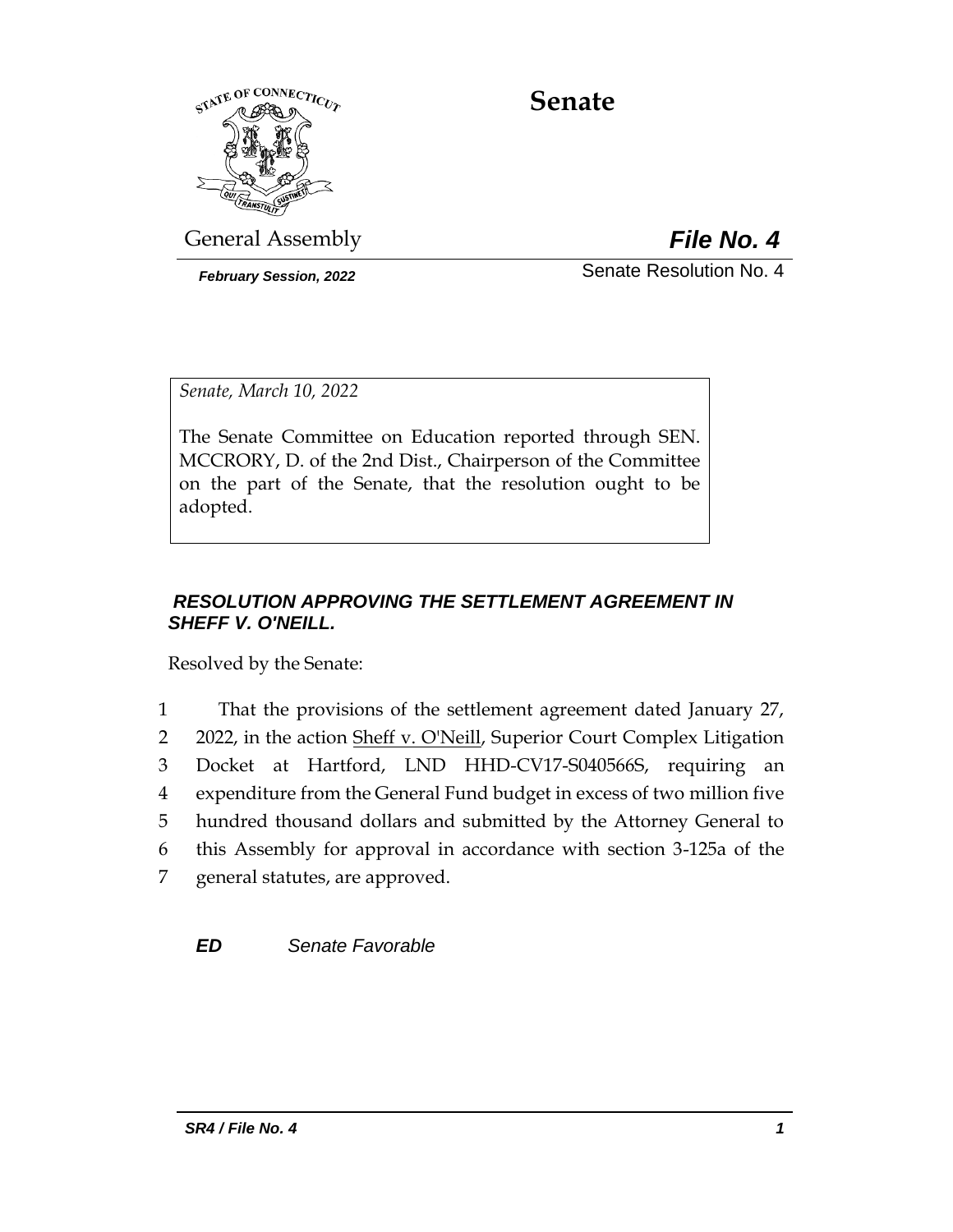*The following Fiscal Impact Statement and Bill Analysis are prepared for the benefit of the members of the General Assembly, solely for purposes of information, summarization and explanation and do not represent the intent of the General Assembly or either chamber thereof for any purpose. In general,*  fiscal impacts are based upon a variety of informational sources, including the analyst's professional *knowledge. Whenever applicable, agency data is consulted as part of the analysis, however final products do not necessarily reflect an assessment from any specific department.*

#### *OFA Fiscal Note*

#### *State Impact:*

| <b>Agency Affected</b> | <b>Fund-Effect</b> | FY 23 \$   | FY 24 \$   |
|------------------------|--------------------|------------|------------|
| Education, Dept.       | GF - Cost          | 26.222.070 | 29,802,613 |
| Note: GF=General Fund  |                    |            |            |

#### *Municipal Impact:*

| <b>Municipalities</b>      | <b>Effect</b> | FY 23 \$  | FY 24 \$  |
|----------------------------|---------------|-----------|-----------|
| Various Local and Regional | Revenue       | Potential | Potential |
| <b>School Districts</b>    | Gain          |           |           |
| Various Local and Regional | Cost          | Potential | Potential |
| <b>School Districts</b>    |               |           |           |

#### *Explanation*

The resolution results in additional annual costs to the state, ranging from \$26.2 million to \$31.5 million, from FY 23 through at least FY 32, associated with the settlement agreement dated January 27, 2022, in the action Sheff v. O'Neill.

**FY 23:** The anticipated breakout of FY 23 costs is shown in the table below:

| <b>Account</b>              | FY 23 (\$) |  |
|-----------------------------|------------|--|
| Magnet Schools              | 4,442,409  |  |
| <b>Sheff Transportation</b> | 1,427,476  |  |
| <b>Sheff Settlement</b>     | 12,334,185 |  |
| Open Choice                 | 8,018,000  |  |
| Total                       | 26,222,070 |  |

This additional funding of \$26,222,070 is included in the Governor's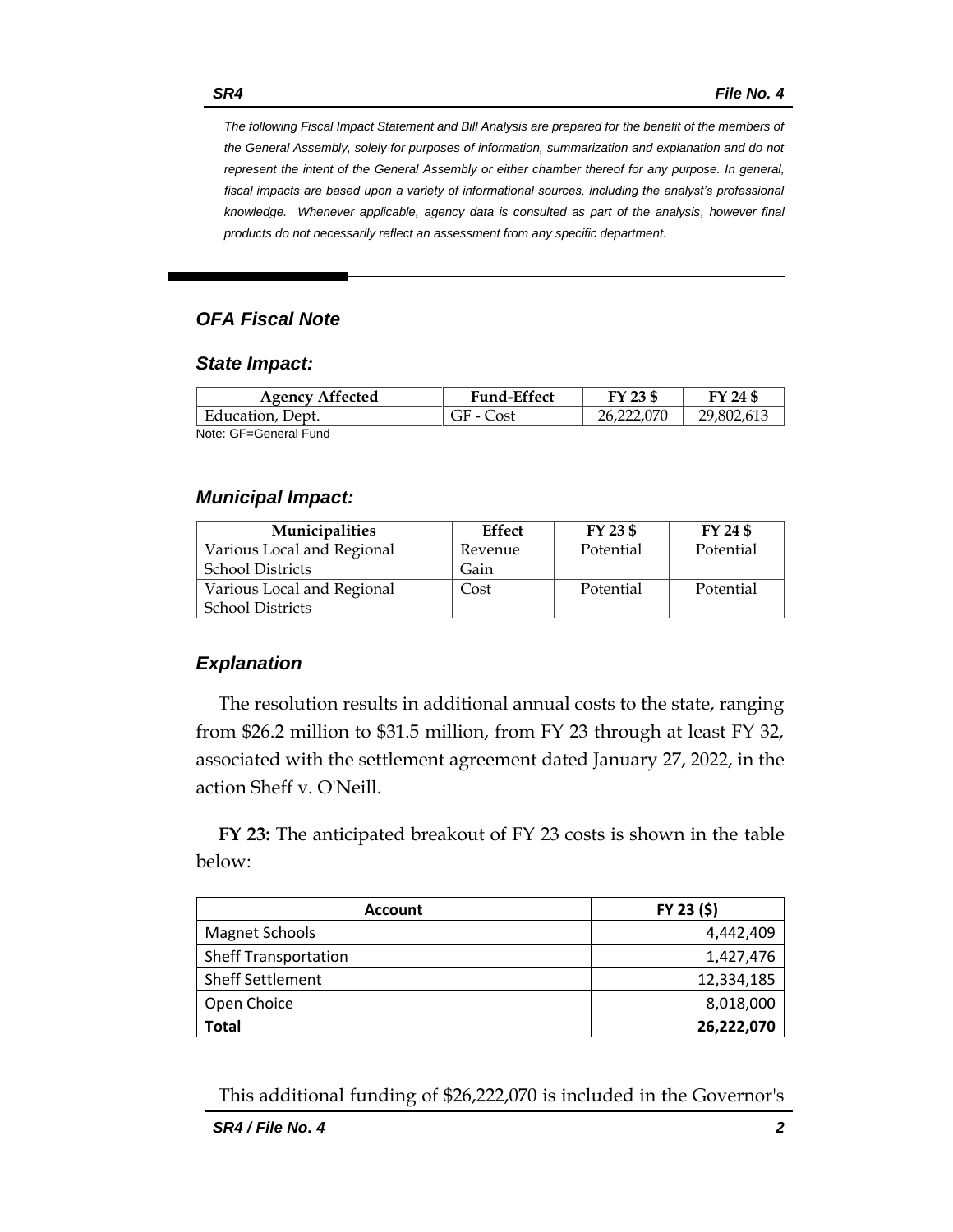proposed budget for these purposes. Funding includes \$4,442,409 for the Magnet Schools account and corresponding Sheff Transportation funding of \$1,427,476, which is anticipated to fund approximately 290 new magnet school seats for Hartford residents.

Additionally, \$8,018,000 in new funding is provided for the Open Choice account. The new Open Choice funding will increase the perpupil Open Choice grant rate by \$2,000 for districts in the Sheff region, resulting in new base grant rates of \$5,000 to \$10,000 per student. The funding also includes 150 additional Open Choice seats, if offered by receiving districts. Additional items funded within the Open Choice account are: (1) \$400,000 for educational advocates for students participating in the program in the Sheff region; (2) \$150,000 for academic and social support; (3) a \$750,000 bonus to be divided among districts increasing program enrollment by 20% over the prior school year; and (4) a \$750,000 bonus to be divided among districts increasing enrollment of Hartford-resident students at the entry grades of the receiving district over the prior year by at least five additional students in the same grade at an individual school.

Funding of \$12,334,185 is included for the Sheff Settlement account. The additional funding will provide increased support for various initiatives across participating Sheff schools, including: reformulation, extracurricular programs, athletics, progress bonuses, minority teacher recruitment, marketing, and equity programming.

Local and regional school districts in the Sheff region may incur a potential revenue gain associated with increased Open Choice per-pupil grants, Open Choice bonuses, or expanded programmatic outreach through the Sheff Settlement account.

Districts may simultaneously experience higher magnet school tuition costs due to the settlement's increase in seats at certain CREC and Goodwin University schools.

**FY 24:** Additional costs of \$29,802,613 are anticipated for FY 24, associated with the following accounts: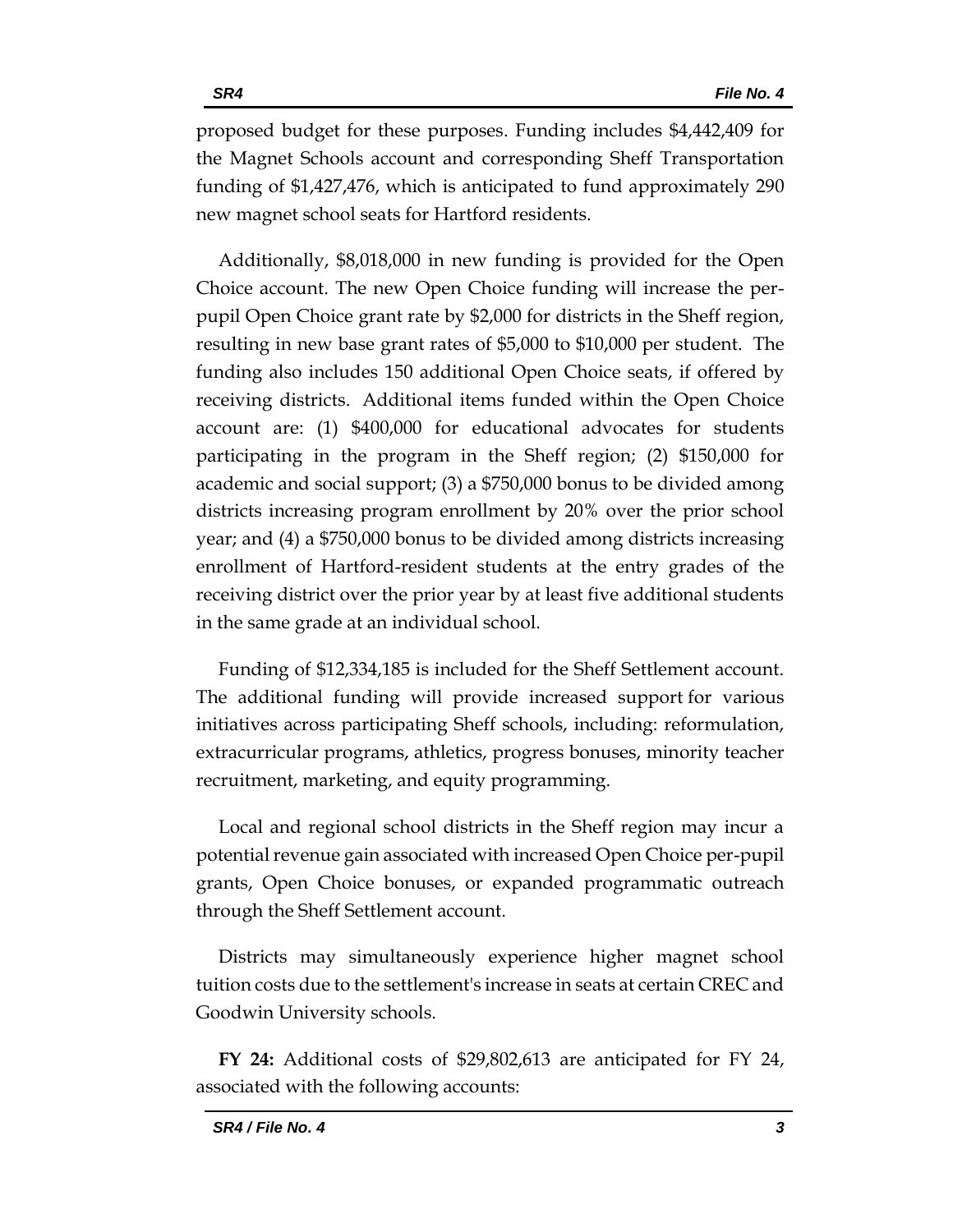| <b>Account</b>              | FY 24 (\$) |  |
|-----------------------------|------------|--|
| Magnet Schools              | 6,302,816  |  |
| <b>Sheff Transportation</b> | 2,097,613  |  |
| <b>Sheff Settlement</b>     | 12,884,185 |  |
| Open Choice                 | 8,518,000  |  |
| <b>Total</b>                | 29,802,613 |  |

The impacts to districts associated with the Open Choice program changes and the magnet school expansion will continue in FY 24.

#### *The Out Years*

These fiscal impacts will continue in the outyears, through at least FY 32, with annual costs ranging from approximately \$29 million to \$31.5 million.